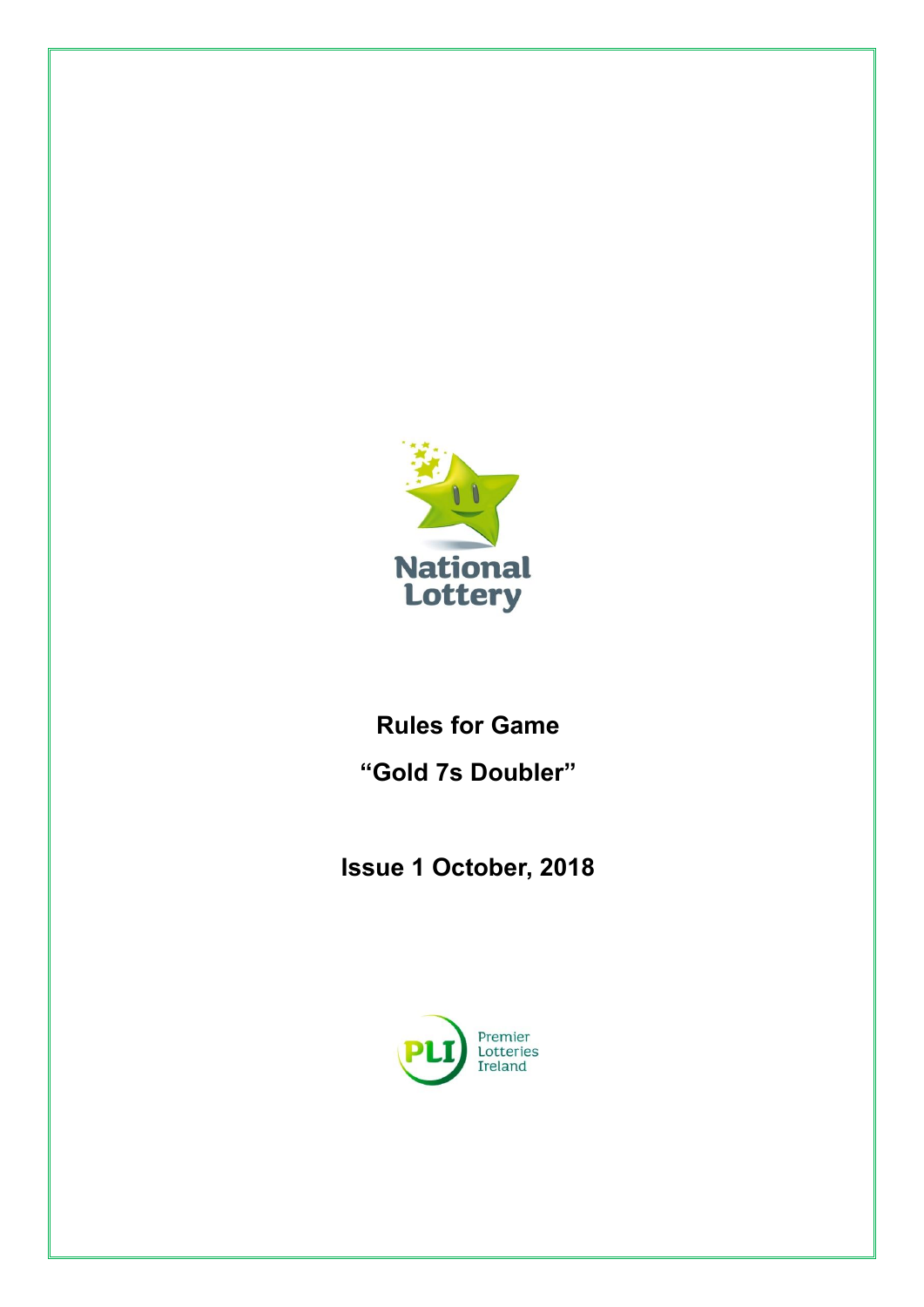**This page is deliberately blank.**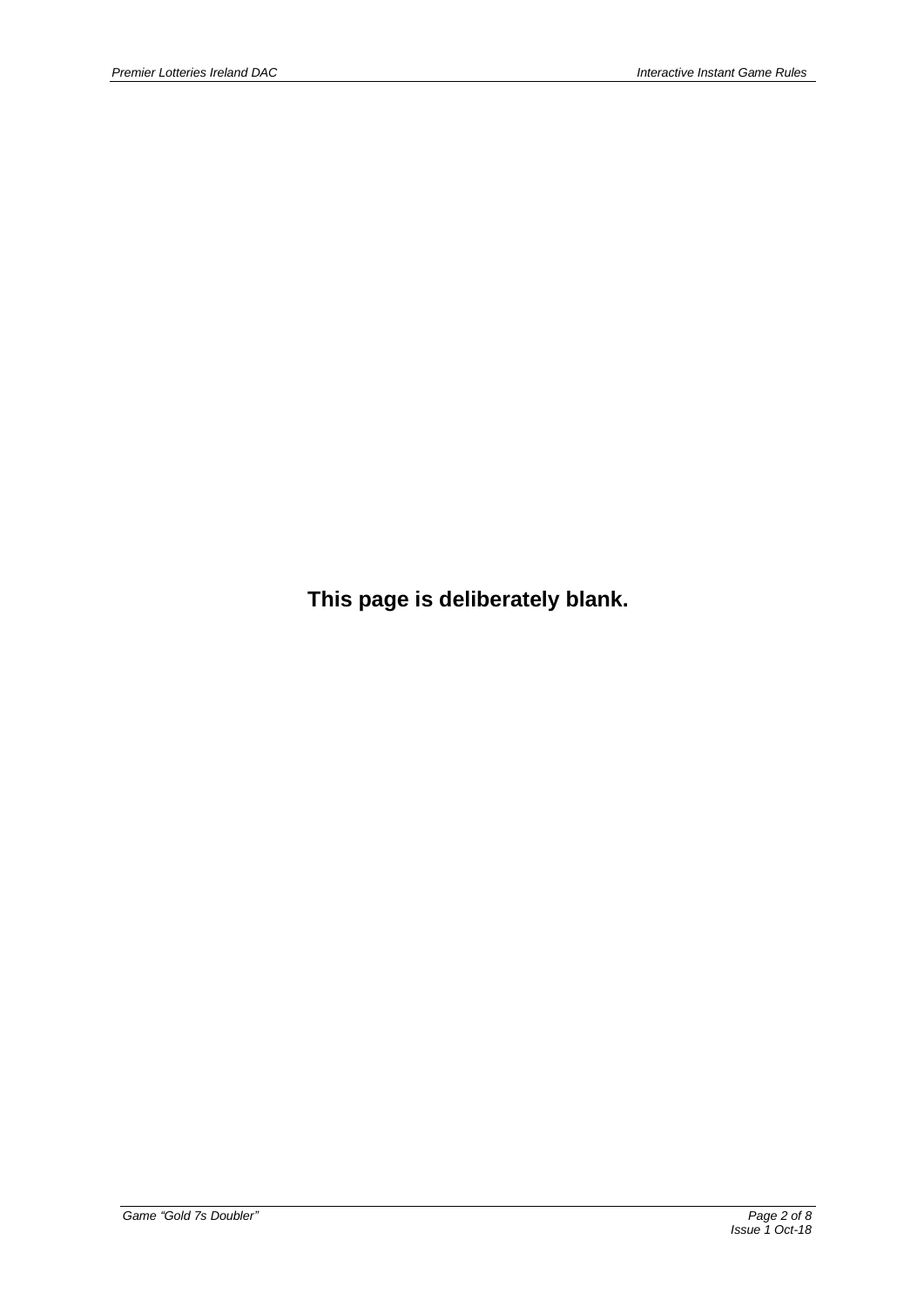## **Issue 1 October, 2018**

## **The National Lottery**

## **Rules for Game "Gold 7s Doubler"**

The following sets forth the rules for a National Lottery interactive Game (hereinafter known as "Gold 7s Doubler") which will be operated by Premier Lotteries Ireland Designated Activity Company ("the Company") as part of The National Lottery.

The Game will commence on a date to be announced, and will continue until the Company publicly announces a termination date.

These rules have been approved by the Regulator in accordance with Section 45 of the National Lottery Act 2013.

## **GENERAL**

- 1. These rules are governed by The National Lottery Act 2013, and incorporate the General Rules for National Lottery Games, PLI's Terms and Conditions and the Data Privacy Statement. Copies of The National Lottery Act 2013, the General Rules for National Lottery Games, PLI's Terms and Conditions, the Data Privacy Statement and these Game Rules are available to view or download via the National Lottery website with the following URL: [www.lottery.ie](http://www.lotto.ie/) or by writing to Premier Lotteries Ireland, Abbey Street Lower, Dublin 1.
- 2. We recommend that prospective players read and understand PLI's Terms and Conditions and the relevant Game Rules before playing any Games. The Terms and Conditions, General Rules for National Lottery Games and Data Privacy Statement are hereby incorporated into and form part of these Game Rules.
- 3. The Company reserves the right to vary these rules subject to the consent of the Regulator.
- 4. The official address to which correspondence must be sent is:

#### **Premier Lotteries Ireland DAC,**

#### **Abbey Street Lower,**

#### **Dublin 1**

- 5. A code of practice governing relations between participants in National Lottery games and the National Lottery is available to download from the National Lottery's website www.lottery.ie.
- 6. The Company reserves the right to vary the format of the Game, and the value and number of Prizes subject to the approval of the Regulator.
- 7. Where the context so requires, in these Game Rules, the neuter gender shall include the feminine or masculine gender and vice versa, the feminine gender shall include the masculine gender and vice-versa and the singular shall include the plural and vice-versa.

#### **DEFINITIONS**

The following words and terms will have the following meanings unless the context clearly indicates otherwise:

- 1. **Act** means The National Lottery Act 2013.
- 2. **Company** or **We** or **Us** or **PLI** means Premier Lotteries Ireland Designated Activity Company.
- 3. **Customer Support** means the Company's customer services helpline. Links to Customer Support are available at the foot of each page of the Website and through the 'Frequently Asked Questions' section of the Website.
- 4. **Game** means this National Lottery interactive Game which can be played by Players via the Website and Mobile App, in which the determination of whether or not a Player has won a Prize (and the level of any such Prize) is randomly determined by the Interactive System at the point of purchase of the Play.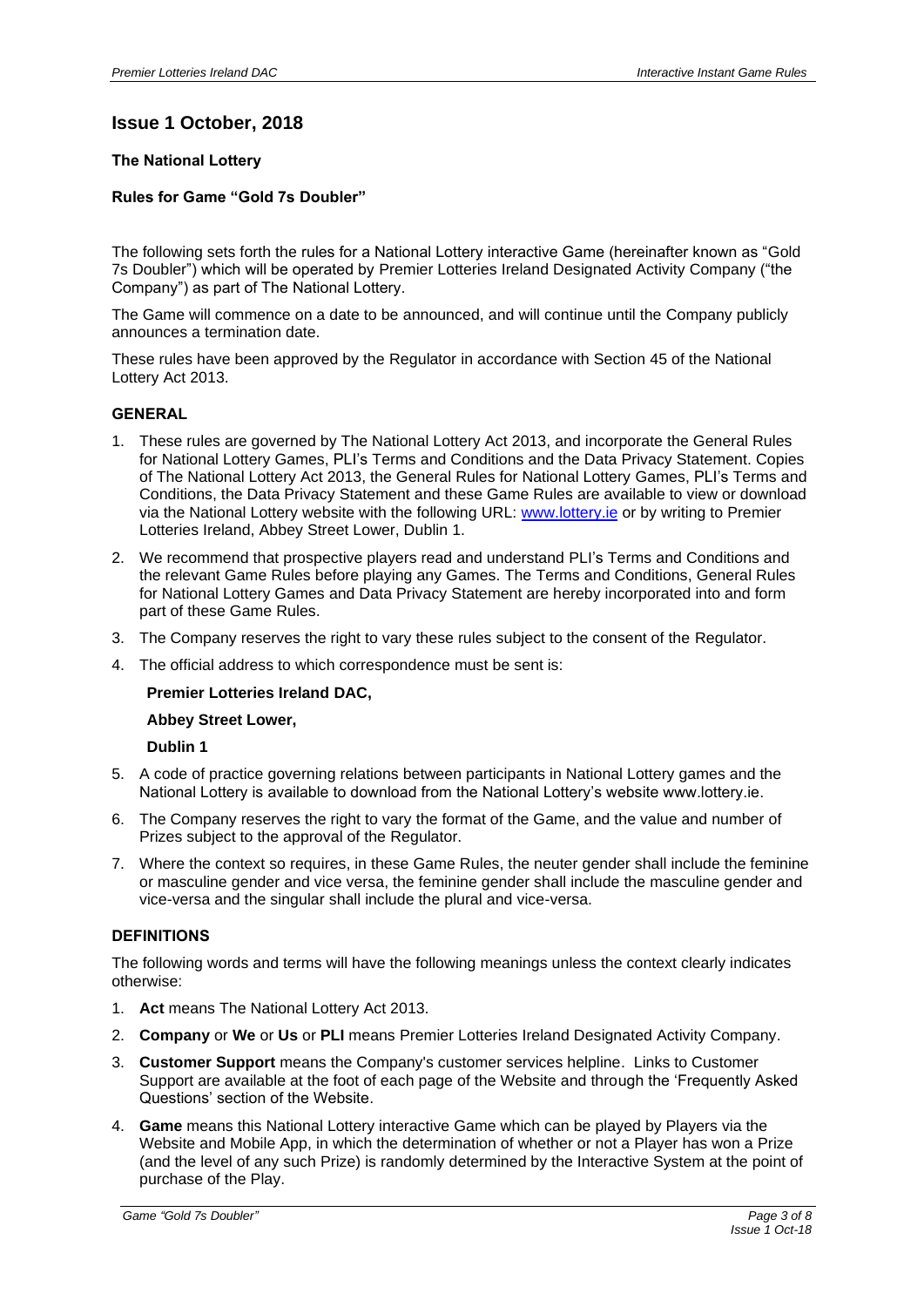- 5. **Game Details Screen** means the screen on the Website and/or Mobile App setting out information relating to a Game.
- 6. **Game Play Window** means the screen on the Website and/or Mobile App via which a Player plays a Game.
- 7. **Game Rules** mean any rules or conditions (including, without limit, the relevant name for a National Lottery interactive Game, how a Prize is won, Prize Structure and Play Method) issued by the Company in addition to the PLI Terms and Conditions (hereby incorporated by reference) which apply only to a particular Game.
- 8. **High Tier Prize** means a Prize exceeding €9,999, paid by cheque, stamped "Account Payee Only", and which must be redeemed at National Lottery HQ upon receipt of a completed Prize Claim Form and proof of identity and age (i.e. copy of valid passport or driving licence).
- 9. **Interactive System** means the system (accessible via the Website and/or Mobile App) established and operated by PLI for the purpose of registering Players, administering Player Accounts, facilitating Plays, holding Games related information and paying Prizes.
- 10. **Low Tier Prize** means a Prize within the range of €1 €99, which will be paid directly to a Player's Wallet.
- 11. **Mid-Tier (Level 1) Prize** means a Prize within the range of €100 to €500. Mid-Tier (Level 1) Prizes will be paid by cheque, stamped "Account Payee Only", and posted to the address specified in Your Player Account.
- 12. **Mid-Tier (Level 2) Prize** means a Prize within the range of €501 €9,999. Winners will be contacted by PLI and asked to complete a Claim Form and log into their Player account to upload their ID (passport/drivers licence) if not already ID verified. Upon receipt of a completed Claim Form and proof of identity and age the Mid-Tier (Level 2) Prize will be paid by cheque, stamped "Account Payee Only", and posted to the address specified in Your Player Account.
- 13. **Mobile App** or **National Lottery App** means the National Lottery software application which enables a Player to access the Website to play National Lottery Interactive Games via supported mobile devices. A list of supported devices is available on www.lottery.ie.
- 14. **Password** means the alphanumeric identifier used by a Player to identify him/herself when accessing and using certain areas of the Interactive System.
- 15. **Play** means, in relation to any Game, any interaction by a Player with that Game, which may yield a Prize, which must be purchased in advance of playing a Game and as described in the 'Game Play Mechanism' of these Game Rules.
- 16. **Player** or **You** or **Your** means a person who is registered to play Games via the Website and/or Mobile App and, for the avoidance of doubt, has satisfied the various Player criteria as set out in the Terms and Conditions.
- 17. **Player Account** means a Player's on-line account held on the Interactive System which contains a Player's personal information and all other details necessary to play a Game.
- 18. **Player History Screen** means the screen displaying a Player's financial transaction history accessed via the "My Wallet" link in the "My Account" section of the Website or the "My Games" link in the "My Account" section of the Mobile App and the Player's interactive Game history accessed through the "My Games" link in the "My Account" section of the Website or the "My Games" link in the "My Account" section of the Mobile App.
- 19. **Play Method** means the method of interactive participation in a Game via the Website and/or Mobile App by a Player as specified under 'Game Play Mechanism' of these Game Rules.
- 20. **Play Number** means the number accessible on the relevant page of the Website which is unique to and which identifies a particular Play and which is recorded on the Interactive System.
- 21. **Prize** means a prize won by a Player from a Play in a Game, which has been validated on the Interactive System and is in accordance with these Game Rules and the Terms and Conditions.
- 22. **Prize Structure** means the number, value and odds of winning Prizes for a Game and the Prize Tiers within a Game as determined by the Company and as specified in the Game Rules.
- 23. **Prize Tier(s)** means the Prizes available in the Game as set out in the 'Determination of Prizes'.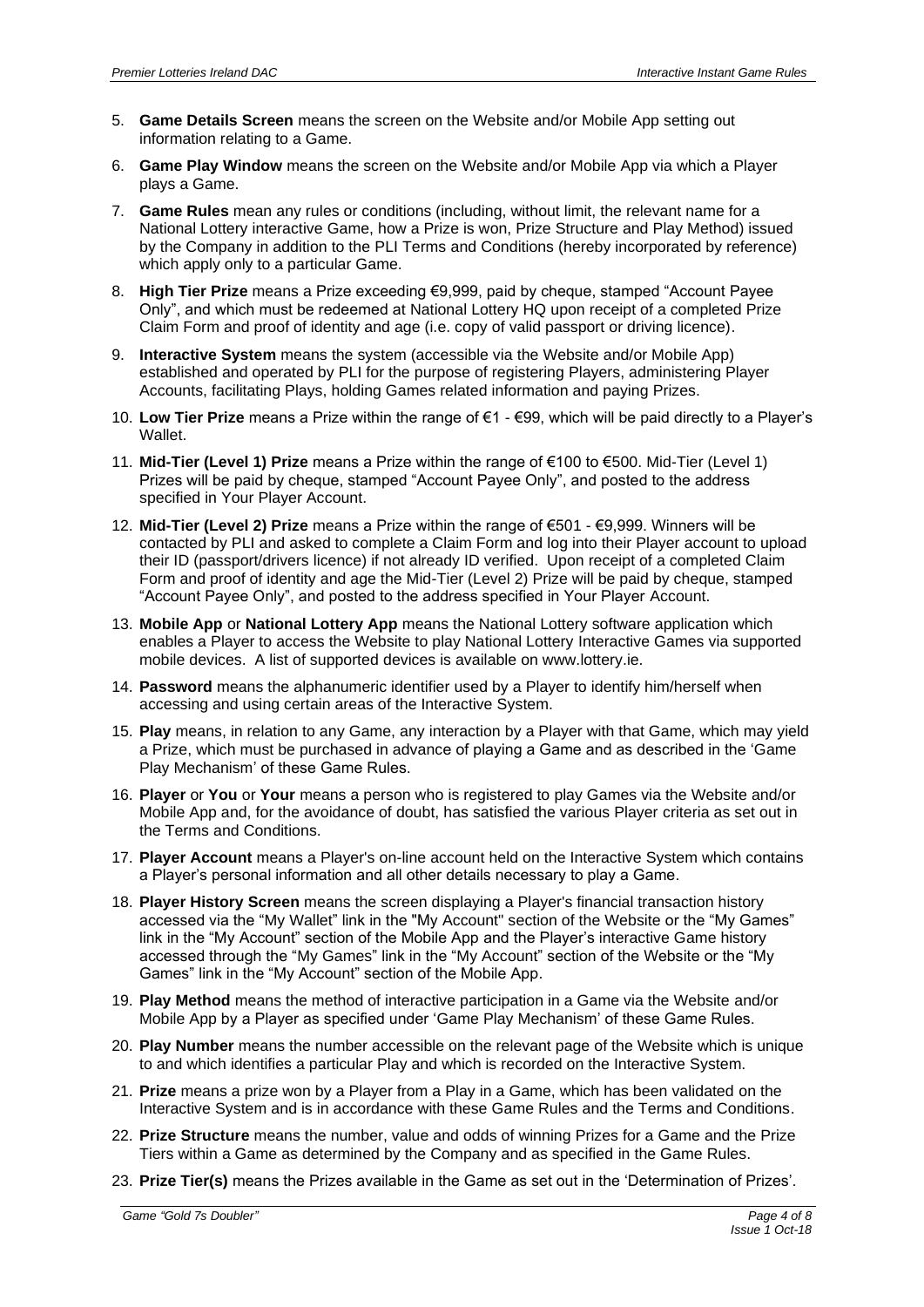- 24. **Regulator** means the person appointed as Regulator of the National Lottery under Section 7 of the Act or the Minister acting under Section 8 of the Act.
- 25. **Terms and Conditions** means the terms, conditions and rules which regulate the manner in which a Player may open, maintain and close a Player Account.
- 26. **Try for Free Game** means a Game which is available to registered Players free of charge and for which there are notional prizes only.
- 27. **Unutilised Funds** means any funds credited to a Player's Account (including Prizes) that are not allocated to a Play by the relevant Player.
- 28. **User ID** means the 6-30 character identifier used by a Player to identify himself when accessing and using certain areas of the Interactive System.
- 29. **Valid Game Play** means participation by the Player (via the Website and/or Mobile App) in this Game in accordance with these Game Rules.
- 30. **Valid Game Play Owner** means the person who is recognised by the Company as the owner of the Valid Game Play. The Company will recognise the person who has completed the on-line registration process through the Website and who enters the Game in accordance with the Game Rules for this Game as the Valid Game Play Owner.
- 31. **Wallet** means an on-line account created by the Player and credited with funds from a valid payment card in order to play Games, which may hold Prize money and is accessible via the Website and/or Mobile App.
- 32. **Website** means the PLI interactive Game website, which is accessible through URL www.lottery.ie.

## **GOVERNING LAW AND RULES**

In playing National Lottery interactive Games the Player agrees to abide by the Laws of Ireland, the Act, the General Rules for National Lottery Games, PLI's Terms and Conditions, the Data Privacy Statement and these Game Rules.

## **COST OF PLAY**

The price of a "Gold 7s Doubler" play will be  $E$ 2.

## **PURCHASE AND PRIZE RESTRICTIONS**

- 1. No Game shall be played by, and no Prize shall be paid to, any officer or employee of the Company or any contractor or sub-contractor involved in the development, support and/or maintenance of the Interactive System or Website and/or Mobile App, or any person prohibited by the Act from purchasing, owning, or claiming a Prize or any other person prohibited by the Terms and Conditions from purchasing, owning, or claiming a Prize.
- 2. Persons under 18 years of age are prohibited from playing the Game.
- 3. The Company will not be responsible for lost or stolen devices used to play Games.
- 4. The Company will not be responsible for Plays made in error.

## **PROSECUTION**

Any person who purchases, owns, or claims a Play and/or Prize and is not entitled to do so, is liable to criminal prosecution.

### **GAME PLAY MECHANISM**

- 1. The Interactive System must be available for play.
- 2. A registered Player may play a "Try for Free" game for notional prizes by selecting the "Try" link in the Game Play Window.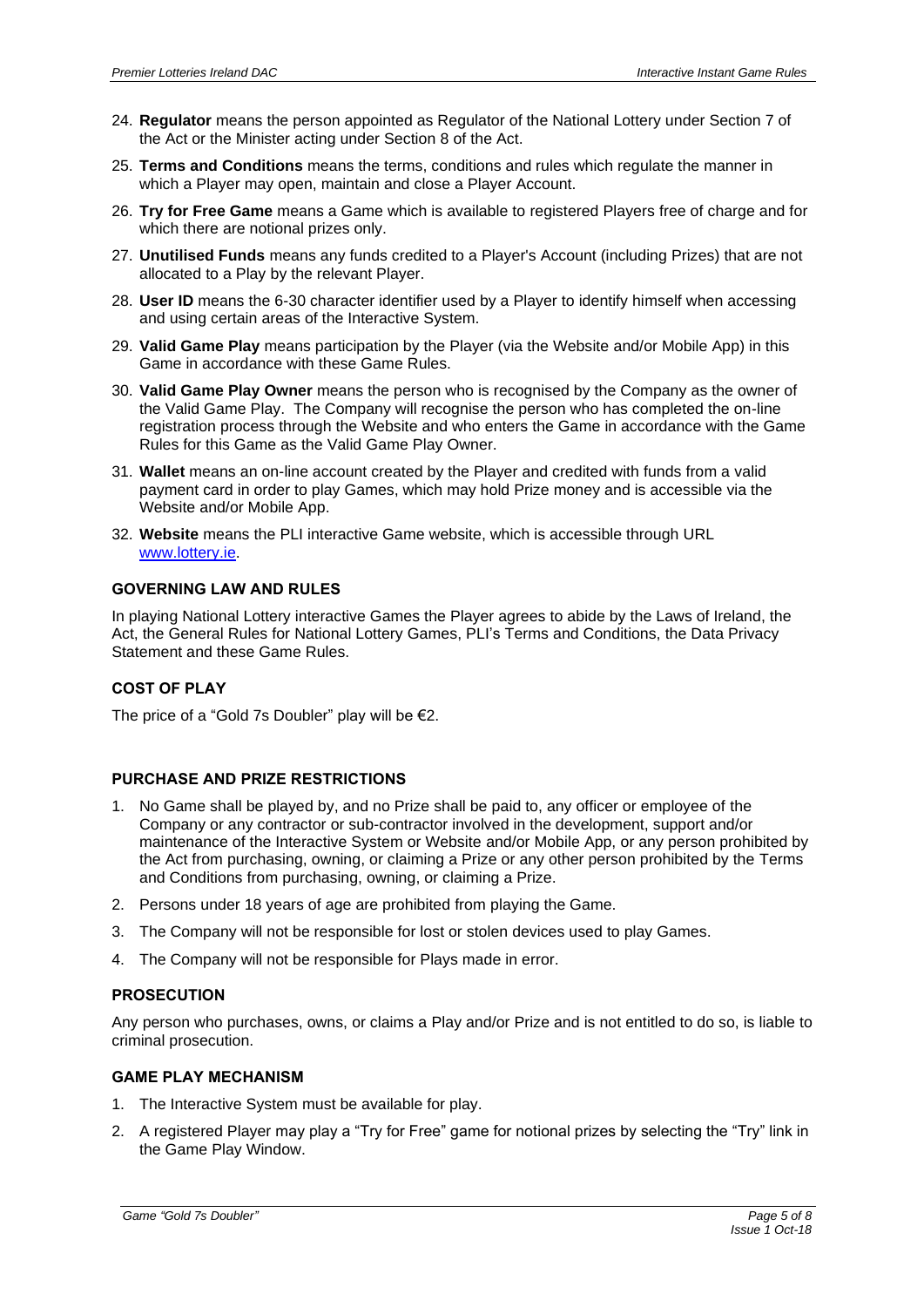- 3. In order to play a National Lottery interactive Game, a Player must first register on-line from a link on [www.lottery.ie](http://www.lotto.ie/) in accordance with the PLI Terms and Conditions.
- 4. The Player must have a valid Player Account.
- 5. Players must be 18 years of age or older to Play the Game and Prizes will not be paid to persons under 18 years.
- 6. The Player is required to log in to the Interactive System by entering a User ID and Password (created during the Player's original on-line registration process) to gain access to this Game.
- 7. When the Player has logged in to the Interactive System a choice of Games will appear on the instant win game lobby. The Player chooses the "Gold 7s Doubler" Game by clicking on the "Play" link on the Game Play Window.
- 8. The Player is then shown a brief "How to Play" synopsis of the Game and is invited to 'Play Now' or 'Try'.
- 9. When the Player chooses 'Play Now' he is then shown the price of playing that Game and current Wallet balance, at which point the Player is invited to 'Play Now'.
- 10. When the Player opens the Game the Interactive System checks to ensure that the Player has sufficient Unutilised Funds to complete the transaction. The cost of the Play is deducted from the Wallet balance and the amended Wallet balance is displayed.
- 11. The Game then connects to the Interactive System which randomly selects a Play which may yield a Prize from one of the Prize Tiers for this Game. The result for a Play is randomly determined by the Interactive System. The Player's interaction with the Game does not impact on the result.
- 12. The opening screen is displayed with a 'Settings' button (cog symbol bottom left hand side) The 'Settings' button opens when selected to display two further icons: the Sound button and the "i" button which contains the instructions of how to play the Game.
- 13. The Player is then presented with a Gold 7s Doubler Game Play Window which is comprised of eight 'Games' ('Game 1' – 'Game 8'). Each 'Game' has an associated gold bars icon and a prize panel, which appear to the right hand side of the relevant 'Game'. The Player clicks on each gold bars icon to reveal a number between 1 and 9.
- 14. If in any 'Game' the Player reveals a 'Blue 7', the prize amount revealed in the associated prize panel for that 'Game' is won.
- 15. If in any 'Game' the Player reveals a 'Red 7' symbol, the text 'x2' will also appear in the Prize Panel to indicate that the Prize displayed will be doubled.
- 16. Once the game ends a message indicating the result will appear:

BETTER LUCK NEXT TIME

## CONGRATULATIONS! YOU HAVE WON

## <AMOUNT>

or and the contract of the contract of the contract of the contract of the contract of the contract of the con

17. The Player is required to acknowledge this message by clicking the FINISH button. The Game then ends and the Player is shown the game confirmation screen.

If You purchase a Play and do not complete the Play, the system will automatically play out the Play within 24 hours. If a Low Tier Prize is won then that Prize will be paid directly into the Players Wallet. If a Mid-Tier (Level 1) Prize is won then that Prize will be paid by cheque and posted to the address specified in Your Player Account. If a Mid-Tier (Level 2) Prize is won then that Prize will be paid by cheque and posted to the address specified in Your Player Account, upon receipt of a completed Claim Form and proof of identity and age. If a High-Tier Prize is won then the Player will be notified and the Prize will be paid by cheque, stamped "Account Payee Only", and which must be redeemed at National Lottery HQ upon receipt of a completed Prize Claim Form and proof of identity and age.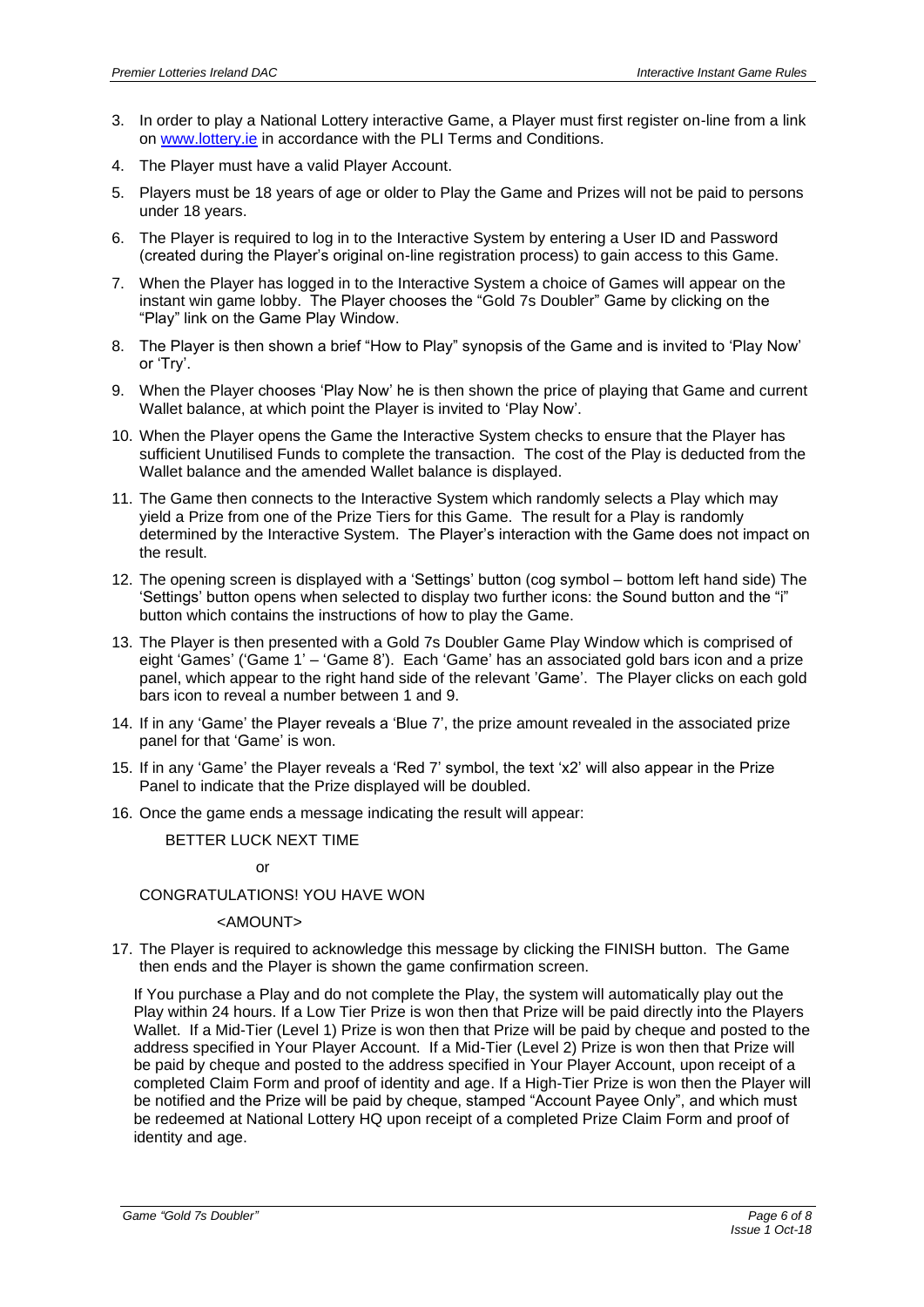## **DETERMINATION OF PRIZES**

### **Gold 7s Doubler €2**

- 1. A Player who wins a Prize Tier 1 prize is entitled to a prize of €2.
- 2. A Player who wins a Prize Tier 2 prize is entitled to a prize of €4 or (€2 DOUBLE) or (€2 x 2).
- 3. A Player who wins a Prize Tier 3 prize is entitled to a prize of €5.
- 4. A Player who wins a Prize Tier 4 prize is entitled to a prize of €10 or (€2 + (€2 DOUBLE x 2)) or  $(\epsilon 2 + (\epsilon 2 \text{ DOUBLE}) + \epsilon 4)$  or  $(\epsilon 5 \text{ DOUBLE})$ .
- 5. A Player who wins a Prize Tier 5 prize is entitled to a prize of €20 (€20) or (€5 DOUBLE + (€5 x 2)) or  $(€5$  DOUBLE + €10) or  $(€10$  DOUBLE).
- 6. A Player who wins a Prize Tier 6 prize is entitled to a prize of €40 (€40) or (€4 DOUBLE + (€5 X 6) + €2) or ((€2 DOUBLE x 6) + (€4 DOUBLE x 2)) or (€5 x 8) or (€20 DOUBLE).
- 7. A Player who wins a Prize Tier 7 prize is entitled to a prize of  $\epsilon$ 100 ( $\epsilon$ 100) or (( $\epsilon$ 4 DOUBLE x 5) + (€10 DOUBLE x 3)) or (€40 + €20 DOUBLE + €20) or (€20 DOUBLE + (€20 X 2) + (€10 x 2)).
- 8. A Player who wins a Prize Tier 8 prize is entitled to a prize of €200 (€200) or (€100 + €40 DOUBLE + €10 + (€5 x 2)) or ((€10 DOUBLE x 6) + (€20 DOUBLE x 2)) or ((€40 x 4) + (€10 x 4)).
- 9. A Player who wins a Prize Tier 9 prize is entitled to a prize of €1,000 (€1,000) or (€200 DOUBLE + (€100 x 6)).
- 10. A Player who wins a Prize Tier 10 prize is entitled to a prize of €7,000.
- 11. A Player who wins a Prize Tier 11 prize is entitled to a prize of €21,000.